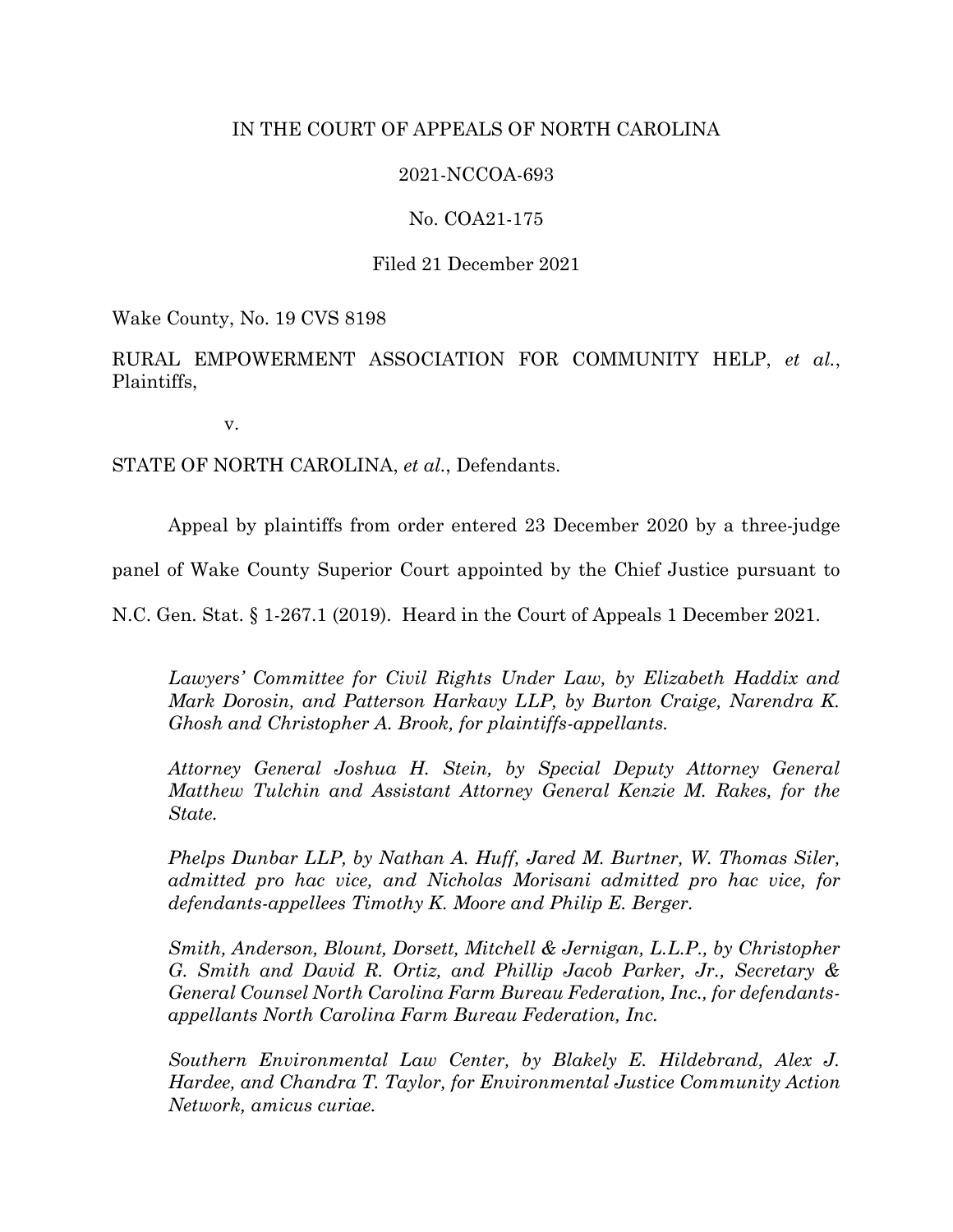*Opinion of the Court*

*Zaytoun Ballew & Taylor, PLLC, by Matthew D. Ballew, for North Carolina Advocates for Justice, amicus curiae.*

*Tien K. Cheng and Christopher R. McLennan for North Carolina Department of Agriculture and Consumer Services, amicus curiae.*

TYSON, Judge.

¶ 1 Rural Empowerment Association for Community Help, North Carolina Environmental Justice Community Action Network, and Waterkeeper Alliance (collectively "Plaintiffs") appeal from an order of a superior court three-judge panel, which granted Defendants' motion to dismiss in favor of the State of North Carolina; Phillip E. Berger; Timothy K. Moore, in their capacities, respectively, as President *Pro Tempore* of the North Carolina Senate and as Speaker of the North Carolina House of Representatives; and, N.C. Farm Bureau Federation, Inc., Intervenor, (collectively "Defendants"). We affirm.

## **I. Background**

¶ 2 Forty-two years ago in 1979, the North Carolina General Assembly enacted the Right to Farm Act with the stated policy goal to: "[R]educe the loss to the State of its agricultural and forestry resources by limiting the circumstances under which an agricultural or forestry operation may be deemed a nuisance." N.C. Gen. Stat. § 106- 700 (2019); *see* 1979 N.C. Sess. Laws ch. 202, § 1. Hundreds of plaintiffs filed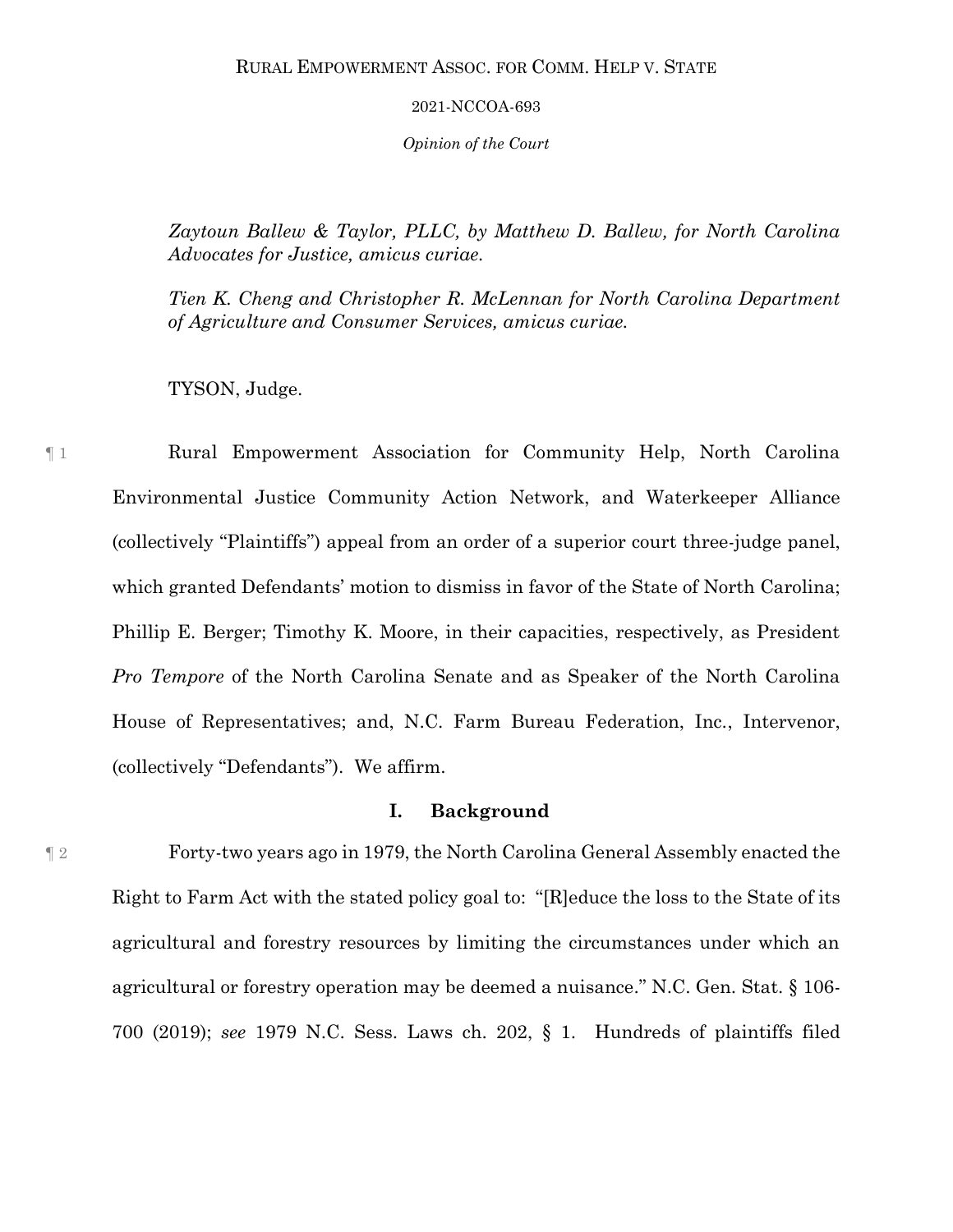*Opinion of the Court*

nuisance actions against swine farmers in the superior courts in 2013. The General

Assembly amended the Right to Farm Act in 2013 by rewriting N.C. Gen. Stat. § 106-

701 as:

# **When agricultural and forestry operation, etc., not constituted nuisance by changed conditions in or about the locality outside of the operation.**

(a) No agricultural or forestry operation or any of its appurtenances shall be or become a nuisance, private or public, by any changed conditions in or about the locality outside of the operation *after the operation has been in operation for more than one year, when such operation was not a nuisance at the time the operation began.* 

(a1) The provisions of subsection (a) of this section shall not apply when the plaintiff demonstrates that the agricultural or forestry operation has undergone a fundamental change. A fundamental change to the operation does not include any of the following:

- (1) A change in ownership or size,
- (2) An interruption of farming for a period of no more than three years,
- (3) Participation in a government-sponsored agricultural program,
- (4) Employment of new technology,
- (5) A change in the type of agricultural or forestry product produced.

(a2) The provisions of subsection (a) of this section shall not apply whenever a nuisance results from the negligent or improper operation of any agricultural or forestry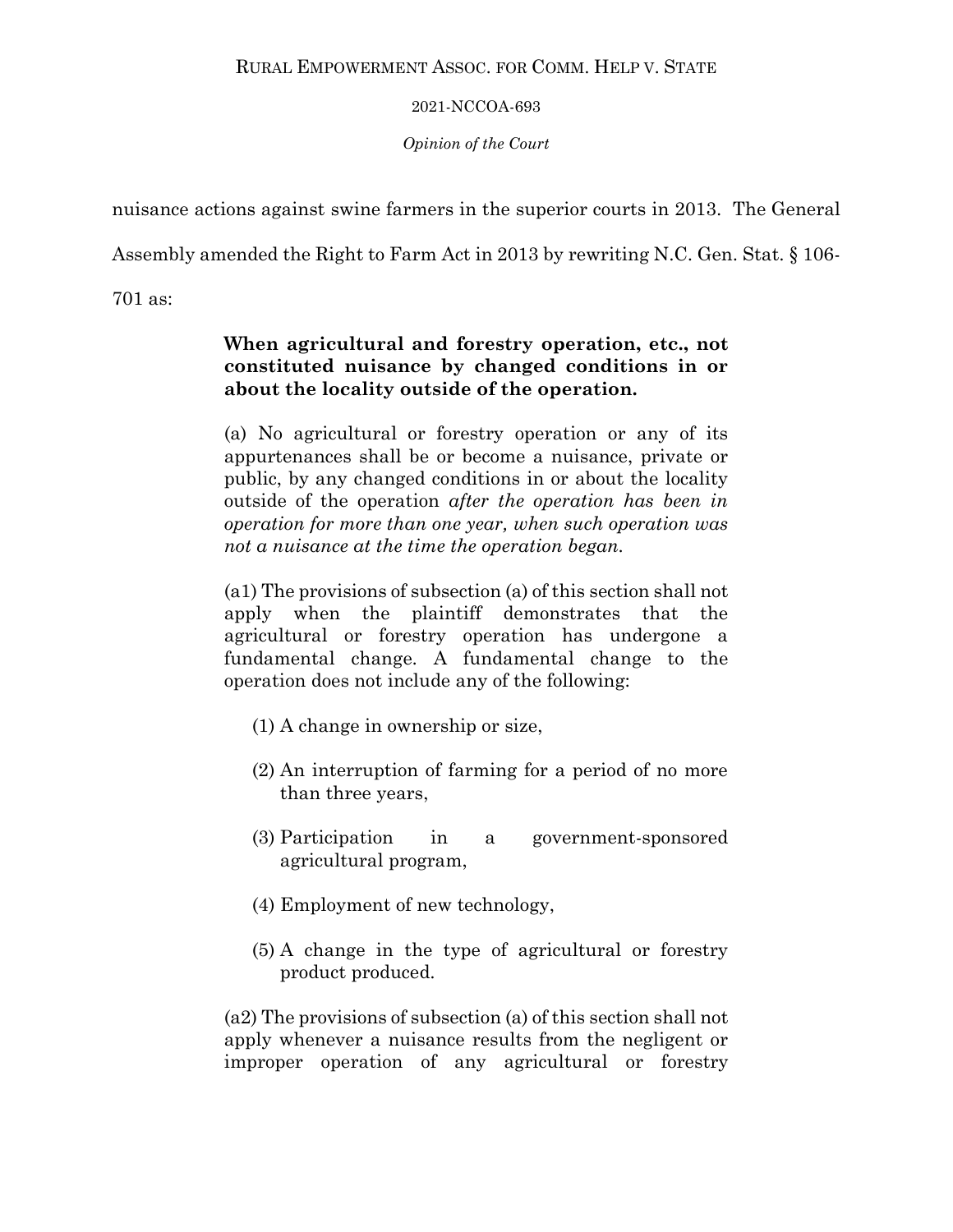## *Opinion of the Court*

operation or its appurtenances.

(b) For the purposes of this Article, "agricultural operation" includes, without limitation, any facility for the production for commercial purposes of crops, livestock, poultry, livestock products, or poultry products.

(b1) For the purposes of this Article, "forestry operation" shall mean those activities involved in the growing, managing, and harvesting of trees.

(c) The provisions of subsection (a) shall not affect or defeat the right of any person, firm, or corporation to recover damages for any injuries or damages sustained by him on account of any pollution of, or change in condition of, the waters of any stream or on the account of any overflow of lands of any such person, firm, or corporation.

(d) Any and all ordinances of any unit of local government now in effect or hereafter adopted that would make the operation of any such agricultural or forestry operation or its appurtenances a nuisance or providing for abatement thereof as a nuisance in the circumstance set forth in this section are and shall be null and void; provided, however, that the provisions of this subsection shall not apply whenever a nuisance results from the negligent or improper operation of any such agricultural or forestry operation or any of its appurtenances. Provided further, that the provisions shall not apply whenever a nuisance results from an agricultural or forestry operation located within the corporate limits of any city at the time of enactment hereof.

(e) This section shall not be construed to invalidate any contracts heretofore made but insofar as contracts are concerned, it is only applicable to contracts and agreements to be made in the future.

(f) In a nuisance action against an agricultural or forestry operation, the court shall award costs and expenses,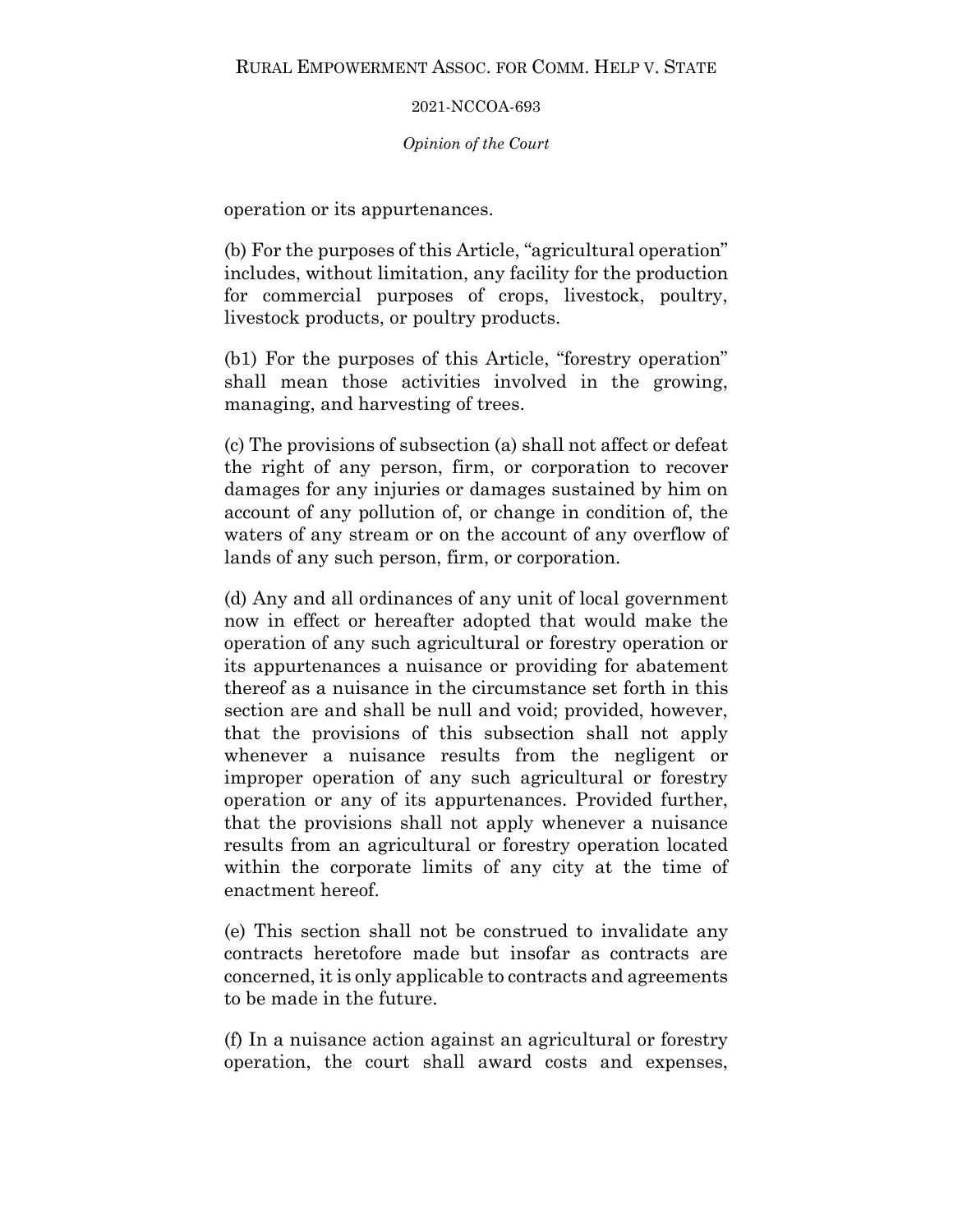### *Opinion of the Court*

including reasonable attorneys' fees, to:

(1) The agricultural or forestry operation when the court finds the operation was not a nuisance and the nuisance action was frivolous or malicious; or (2) The plaintiff when the court finds the agricultural or forestry operation was a nuisance and the operation asserted an affirmative defense in the nuisance action that was frivolous and malicious.

2013 N.C. Sess. Law 314, § 1 (emphasis supplied).

¶ 3 The plaintiffs refiled the nuisance actions in the United States District Court for the Eastern District of North Carolina ("federal district court") in 2014 and added Murphy-Brown, LLC as a defendant. Murphy-Brown is a wholly owned subsidiary of Smithfield Foods Corporation. Murphy-Brown sought to defend the suits before the federal district court under the Right to Farm Act. The federal district court held the Right to Farm Act did not apply. *See In re NC Swine Farm Nuisance Litig.*, 2017 WL 5178038, at \*4-5 (E.D.N.C. Nov. 8, 2017) (unpublished). The litigation in the federal district court without the right to farm defense resulted in five jury verdicts in favor of the plaintiffs.

¶ 4 In 2017 and 2018, the General Assembly again amended the Right to Farm Act. *See* An Act to Make Various Changes to the Agricultural Laws, 2018 N.C. Sess. Laws 113, § 10(a) ("S.B. 711"); An Act to Clarify the Remedies Available in Private Nuisance Actions Against Agricultural and Forestry Operations 2017 N.C. Sess. Laws 11 ("H.B. 467").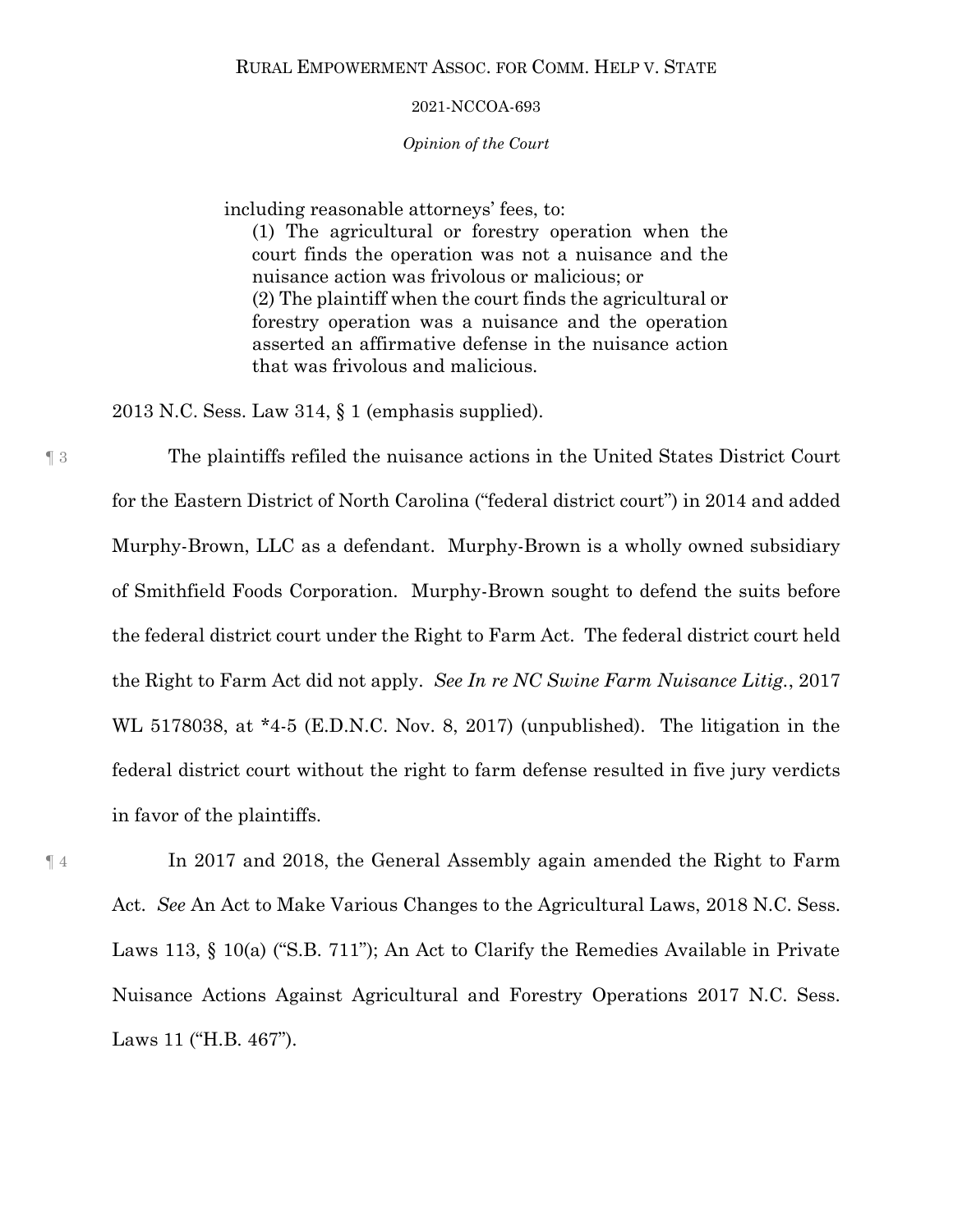*Opinion of the Court*

¶ 5 S.B. 711 was codified as N.C. Gen. Stat. § 106-701, which provides:

(a) No nuisance action may be filed against an agricultural or forestry operation unless all of the following apply:

(1) The plaintiff is a legal possessor of the real property affected by the conditions alleged to be a nuisance.

(2) The real property affected by the conditions alleged to be a nuisance is located within one half-mile of the source of the activity or structure alleged to be a nuisance.

(3) The action is filed within one year of the establishment of the agricultural or forestry operation or within one year of the operation undergoing a fundamental change.

(a1) For the purposes of subsection (a) of this section, a fundamental change to the operation does not include any of the following:

(1) A change in ownership or size.

(2) An interruption of farming for a period of no more than three years.

(3) Participation in a government-sponsored agricultural program.

(4) Employment of new technology.

(5) A change in the type of agricultural or forestry product produced.

(b) For the purposes of this Article, "agricultural operation" includes, without limitation, any facility for the production for commercial purposes of crops, livestock, poultry, livestock products, or poultry products.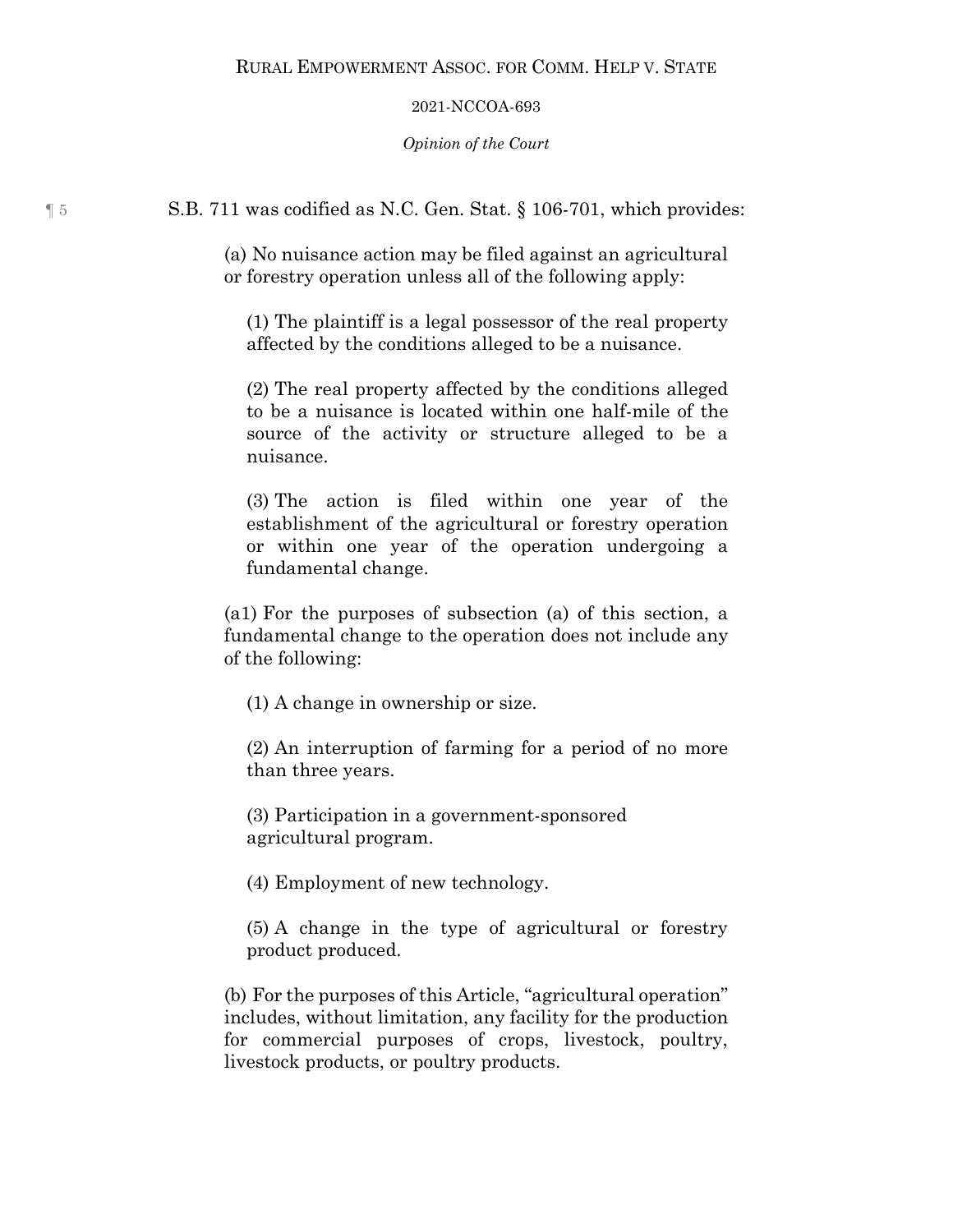*Opinion of the Court*

(b1) For the purposes of this Article, "forestry operation" shall mean those activities involved in the growing, managing, and harvesting of trees.

(c) The provisions of subsection (a) shall not affect or defeat the right of any person, firm, or corporation to recover damages for any injuries or damages sustained by him on account of any pollution of, or change in condition of, the waters of any stream or on the account of any overflow of lands of any such person, firm, or corporation.

(d) Any and all ordinances of any unit of local government now in effect or hereafter adopted that would make the operation of any such agricultural or forestry operation or its appurtenances a nuisance or providing for abatement thereof as a nuisance in the circumstance set forth in this section are and shall be null and void. Provided, however, that the provisions shall not apply whenever a nuisance results from an agricultural or forestry operation located within the corporate limits of any city at the time of enactment hereof.

(e) This section shall not be construed to invalidate any contracts heretofore made but insofar as contracts are concerned, it is only applicable to contracts and agreements to be made in the future.

(f) In a nuisance action against an agricultural or forestry operation, the court shall award costs and expenses, including reasonable attorneys' fees, to:

(1)The agricultural or forestry operation when the court finds the operation was not a nuisance and the nuisance action was frivolous or malicious; or

(2)The plaintiff when the court finds the agricultural or forestry operation was a nuisance and the operation asserted an affirmative defense in the nuisance action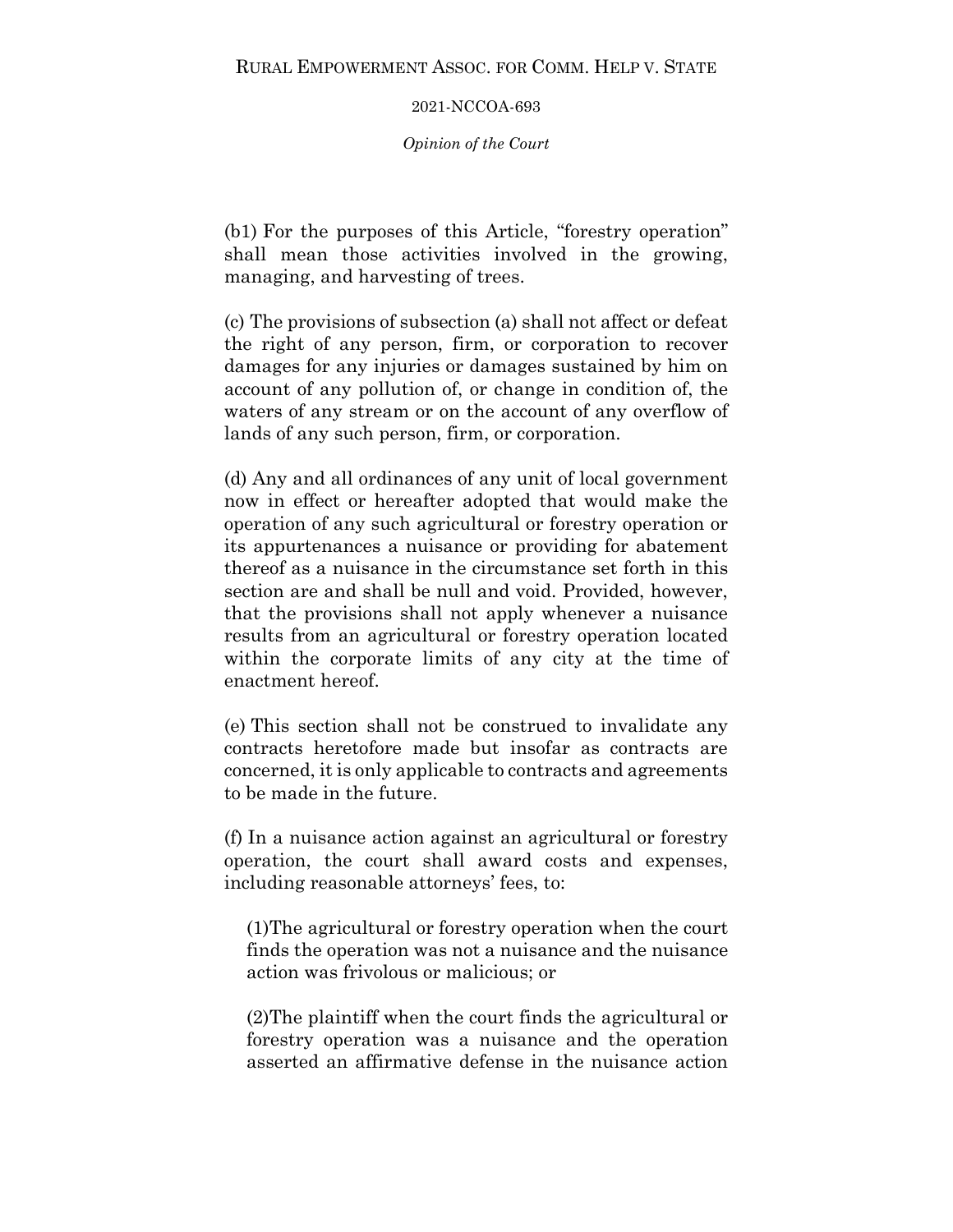*Opinion of the Court*

## that was frivolous and malicious.

N.C. Gen. Stat. § 106-701 (2019).

¶ 6 H.B. 467 was codified as N.C. Gen. Stat. § 106-702, which provides:

# **Limitations on private nuisance actions against agricultural and forestry operations**

(a) The compensatory damages that may be awarded to a plaintiff for a private nuisance action where the alleged nuisance emanated from an agricultural or forestry operation shall be as follows:

(1) If the nuisance is a permanent nuisance, compensatory damages shall be measured by the reduction in the fair market value of the plaintiff's property caused by the nuisance, but not to exceed the fair market value of the property.

(2) If the nuisance is a temporary nuisance, compensatory damages shall be limited to the diminution of the fair rental value of the plaintiff's property caused by the nuisance.

(a1) A plaintiff may not recover punitive damages for a private nuisance action where the alleged nuisance emanated from an agricultural or forestry operation that has not been subject to a criminal conviction or a civil enforcement action taken by a State or federal environmental regulatory agency pursuant to a notice of violation for the conduct alleged to be the source of the nuisance within the three years prior to the first act on which the nuisance action is based.

(b) If any plaintiff or plaintiff's successor in interest brings a subsequent private nuisance action against any agricultural or forestry operation, the combined recovery from all such actions shall not exceed the fair market value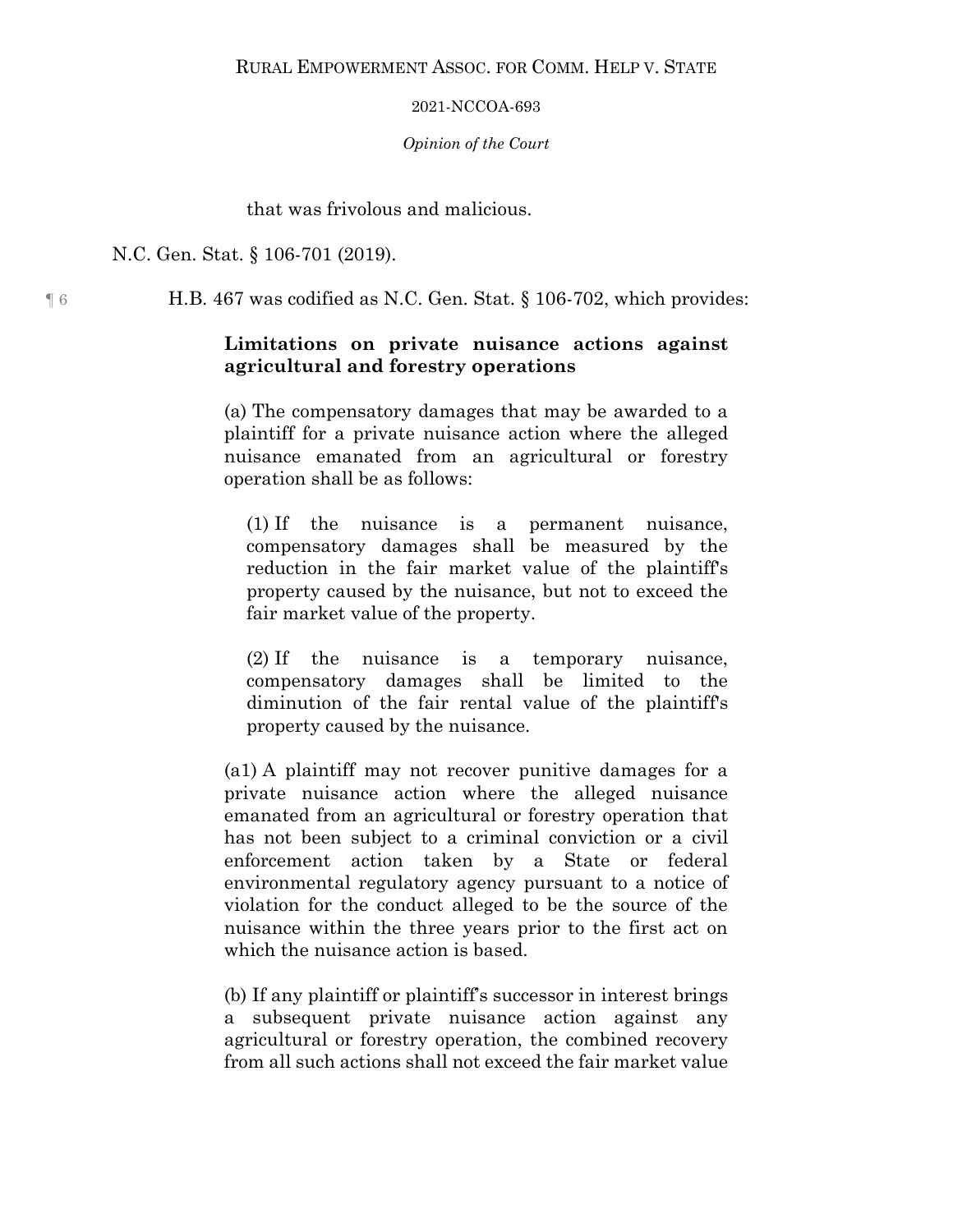## *Opinion of the Court*

of the property at issue. This limitation applies regardless of whether the subsequent action or actions were brought against a different defendant than the preceding action or actions.

(c) This Article applies to any private nuisance claim brought against any party based on that party's contractual or business relationship with an agricultural or forestry operation.

(d) This Article does not apply to any cause of action brought against an agricultural or forestry operation for negligence, trespass, personal injury, strict liability, or other cause of action for tort liability other than nuisance, nor does this Article prohibit or limit any request for injunctive relief that is otherwise available.

N.C. Gen. Stat. § 106-702 (2019).

¶ 7 Plaintiffs' complaint was filed on 19 June 2019 and challenges the facial constitutionality of H.B. 467 and S.B. 711 (collectively "The Amendments"). Defendants moved to dismiss pursuant to N.C. Gen. Stat. § 1A-1, Rule 12(b)(6) (2019) on 1 October 2019. Plaintiffs moved for summary judgment under N.C. Gen. Stat. § 1A-1, Rule 56 (2019). The Wake County Superior Court transferred this case to a three-judge panel pursuant to N.C. Gen. Stat. § 1A-1, Rule 42(b)(4) (2019) and N.C. Gen. Stat. § 1-267.1 (2019).

¶ 8 On 23 December 2020, the three-judge panel granted Defendants' Rule 12(b)(6) motion to dismiss and denied Plaintiffs' summary judgment motion.Plaintiffs appeal.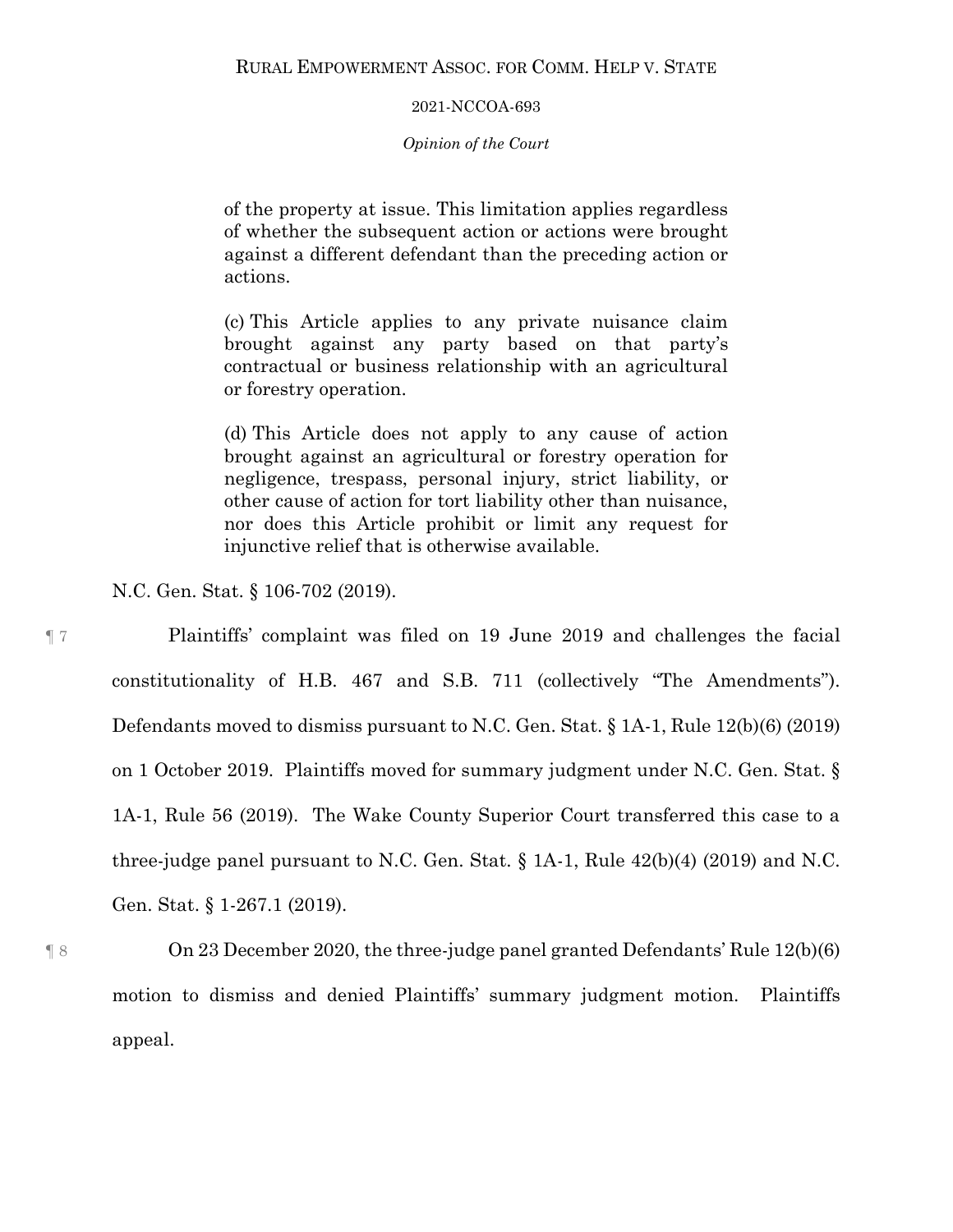### *Opinion of the Court*

## **II. Jurisdiction**

¶ 9 This Court possesses jurisdiction pursuant to N.C. Gen. Stat. § 7A-27(b)(1) (2019).

## **III. Issue**

¶ 10 Plaintiffs argue the trial court erred by granting Defendants' Rule 12(b)(6) motion.

## **IV. Defendants' Rule 12(b)(6) Motion**

## **A. Standard of Review**

¶ 11 "A Rule 12(b)(6) motion tests the legal sufficiency of the pleading." *Kemp v. Spivey*, 166 N.C. App. 456, 461, 602 S.E.2d 686, 690 (2004) (citation and quotation marks omitted). "When considering a [Rule] 12(b)(6) motion to dismiss, the trial court need only look to the face of the complaint to determine whether it reveals an insurmountable bar to plaintiff's recovery." *Carlisle v. Keith*, 169 N.C. App. 674, 681, 614 S.E.2d 542, 547 (2005) (citation and quotation marks omitted).

¶ 12 "On appeal from a motion to dismiss under Rule 12(b)(6) this Court reviews *de novo* whether, as a matter of law, the allegations of the complaint . . . are sufficient to state a claim upon which relief may be granted[.]" *Christmas v. Cabarrus Cty.*, 192 N.C. App. 227, 231, 664 S.E.2d 649, 652 (2008) (ellipses in original) (citation and internal quotation marks omitted). This Court "consider[s] the allegations in the complaint [as] true, construe[s] the complaint liberally, and only reverse[s] the trial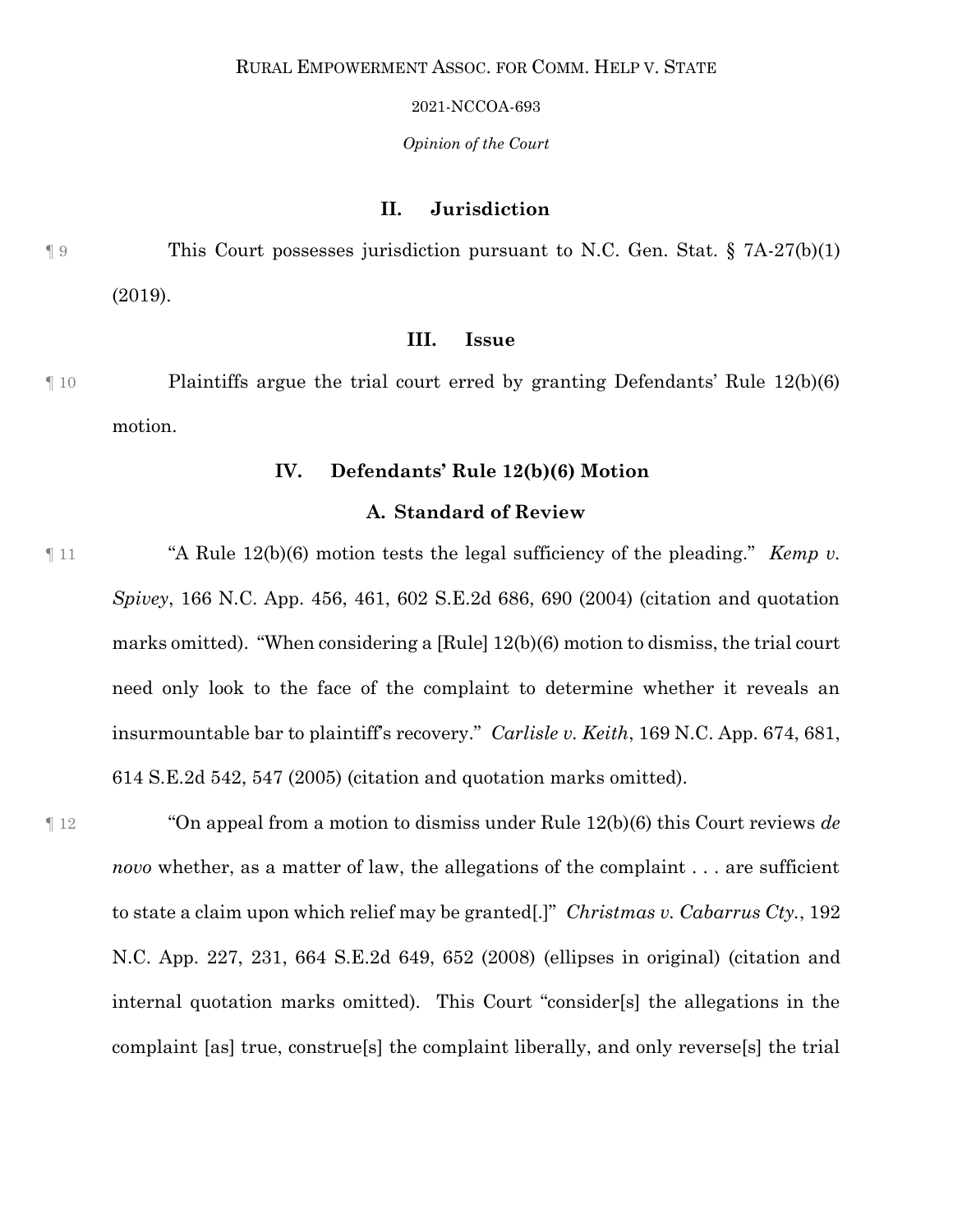#### 2021-NCCOA-693

*Opinion of the Court*

court's denial of a motion to dismiss if [the] plaintiff is entitled to no relief under any set of facts which could be proven in support of the claim." *Id.* (citation omitted).

## **B. Facial Challenge**

¶ 13 "A facial challenge is an attack on a statute itself as opposed to a particular application." *City of Los Angeles v. Patel*, 576 U.S. 409, 443, 192 L. Ed. 2d 435, 443 (2015). Facial challenges are "the most difficult challenge to mount" successfully. *United States v. Salerno*, 481 U.S. 739, 745, 95 L. Ed. 2d 697, 707 (1987). "In a facial challenge, the presumption is that the law is constitutional, and a court may not strike it down if it may be upheld on any reasonable ground." *Affordable Care, Inc. v. N.C. State Bd. of Dental Exam'rs*, 153 N.C. App. 527, 539, 571 S.E.2d 52, 61 (2002).

¶ 14 In a facial challenge, "a plaintiff must establish that a law is unconstitutional in all of its applications." *Patel*, 576 U.S. at 418, 192 L. Ed. 2d at 445 (citation and internal quotation marks omitted). During oral argument, Plaintiffs' counsel conceded their complaint alleges only facial challenges and no as-applied allegations are asserted.

## **C. Private Property Rights under Law of the Land Clause**

¶ 15 Article I, Section 19 of the North Carolina Constitution, the Law of the Land Clause, provides, *inter alia*: "No person shall be taken, imprisoned, or disseized of his freehold, liberties, or privileges, or outlawed, or exiled, or in any manner deprived of his life, liberty, or property, but by the law of the land." N.C. Const. art I,  $\S$  19. The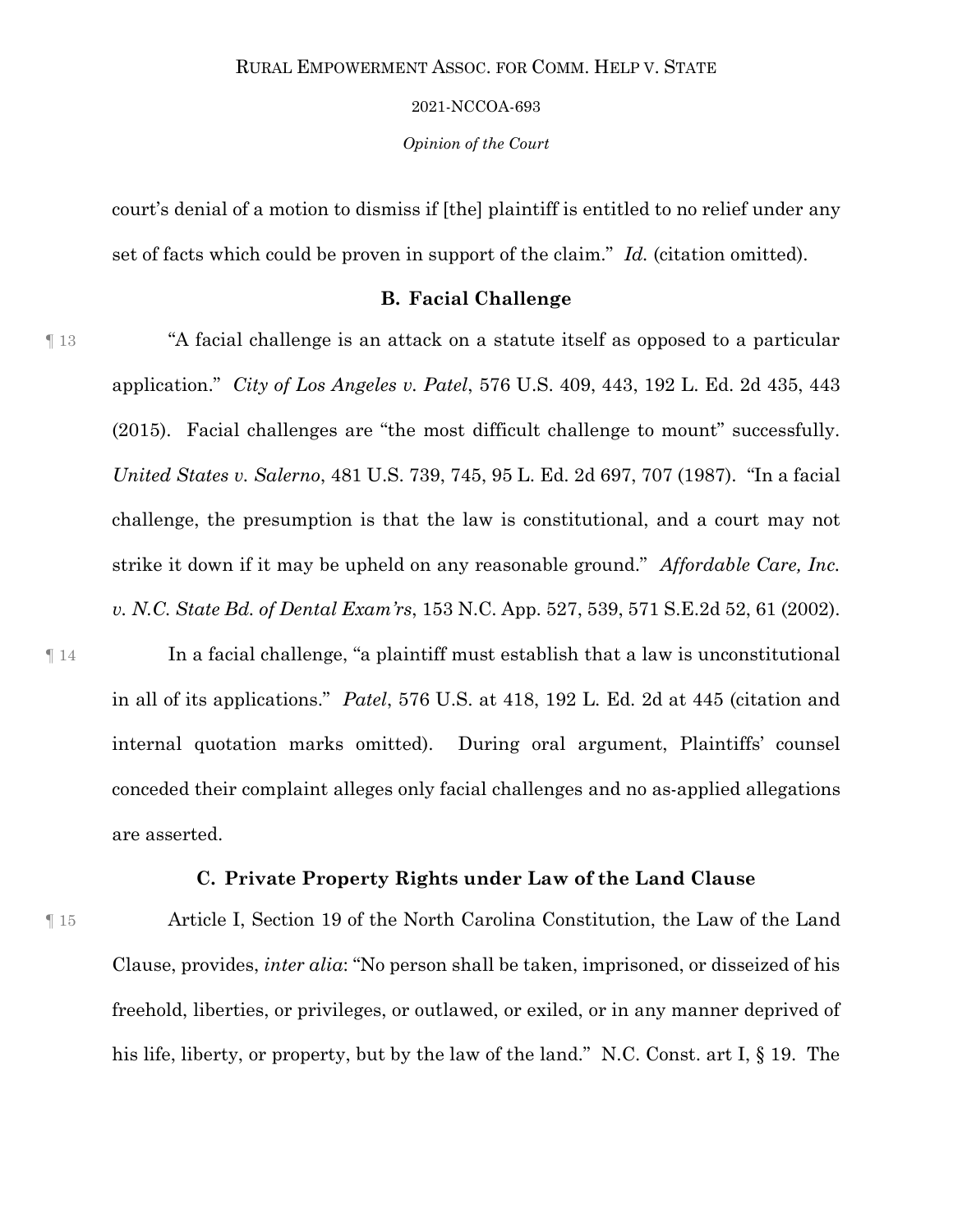#### 2021-NCCOA-693

*Opinion of the Court*

Law of the Land Clause has been held to be the equivalent of the Fourteenth Amendment's Due Process Clause in the Constitution of the United States. *See State v. Collins*, 169 N.C. 323, 324, 84 S.E. 1049, 1050 (1950). Plaintiffs argue H.B. 467 and S.B. 711 violate the Law of the Land Clause and assert the statutes facially exceed the scope of the State's police power.

¶ 16 "[A] decision of the United States Supreme Court interpreting the Due Process Clause is persuasive, though, not controlling, authority for interpretation of the Law of the Land Clause." *Evans v. Cowan*, 132 N.C. App. 1, 6, 510 S.E.2d 170, 174 (1999) (citation omitted). Our Supreme Court has expressly "reserved the right to grant Section 19 relief against unreasonable and arbitrary state statutes in circumstances where relief might not be attainable under the Fourteenth Amendment to the United States Constitution." *In re Meads*, 349 N.C. 656, 671, 509 S.E.2d 165, 175 (1998) (citation omitted).

¶ 17 In *A-S-P Associates v. City of Raleigh*, 298 N.C. 207, 214, 258 S.E.2d 444, 448- 49 (1979), our Supreme Court articulated the analysis to be applied when examining due process challenges to governmental regulations of private property, which are claimed to be an invalid exercise of the State's police power. The Court held: "First, is the object of the legislation within the scope of the police power? Second, considering all the surrounding circumstances and particular facts of the case is the means by which the governmental entity has chosen to regulate reasonable?" *Id.*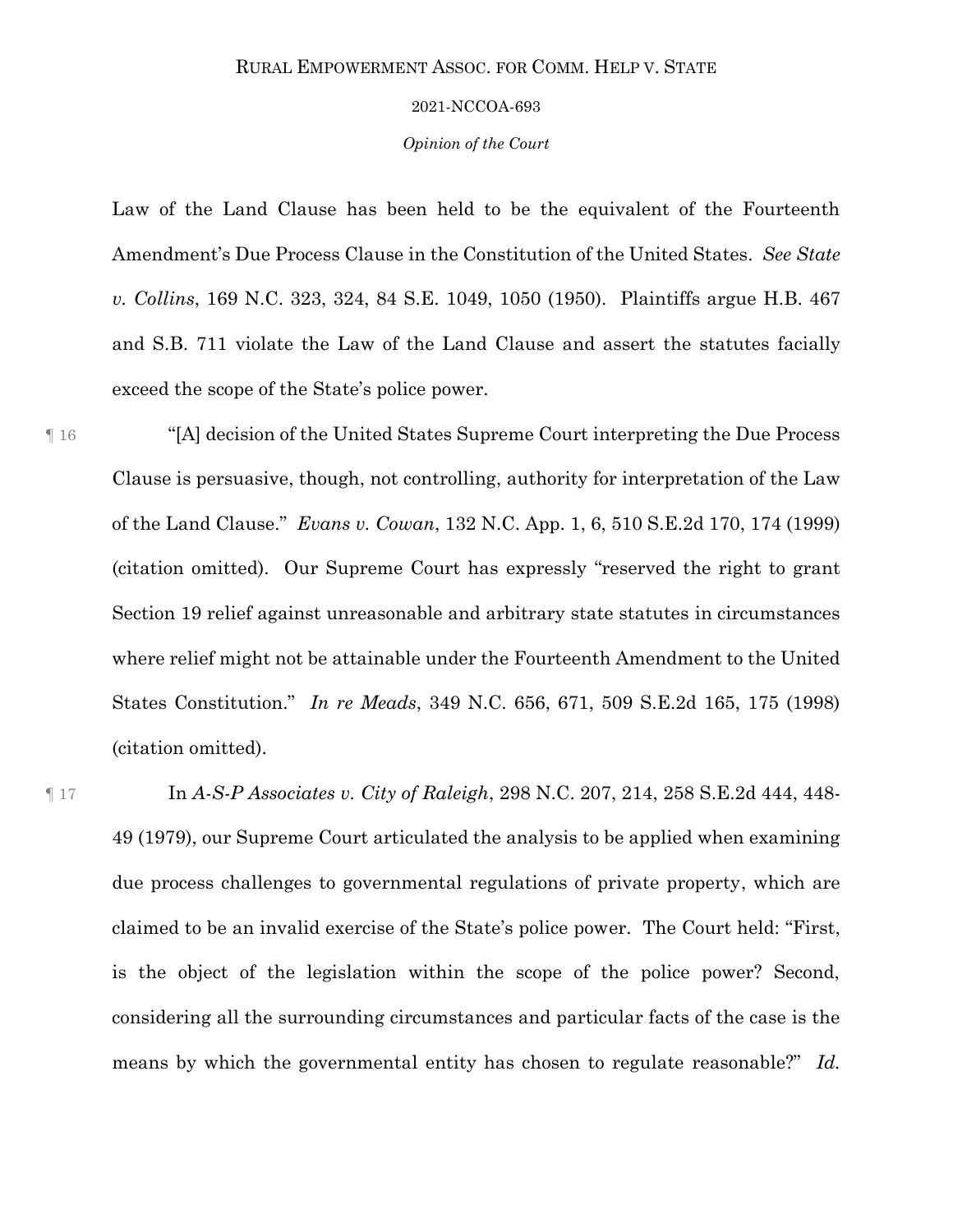#### 2021-NCCOA-693

*Opinion of the Court*

(citation omitted).

¶ 18 Our Supreme Court examined the role of a court in *Responsible Citizens in Opposition to Flood Plain Ordinance v. City of Asheville*, 308 N.C. 255, 261, 302 S.E.2d 204, 208 (1983), to "determine[] whether the ends sought, *i.e.*, the object of the legislation, is within the scope of the power." The second prong is a two-part inquiry, requiring the court to determine: "(1) Is the statute in its application reasonably necessary to promote the accomplishment of a public good and (2) is the interference with the owner's right to use his property as he deems appropriate reasonable in degree?" *Id.* at 261-62, 302 S.E.2d at 208 (citation omitted).

¶ 19 Our State's long-asserted interest in promoting and preserving agriculture, forestry, horticulture, livestock, and animal husbandry activities and production within North Carolina clearly rests within the scope of the State's police power. "It is the declared policy of the State to conserve and protect and encourage the development and improvement of its agricultural land and forestland for the production of food, fiber, and other products." N.C. Gen. Stat. § 106-700. The first prong is met. *Responsible Citizens*, 308 N.C. at 261, 302 S.E.2d at 208.

¶ 20 Both parts of the second prong in *Responsible Citizens* are also met. H.B. 467 and S.B. 711 are intended to promote agricultural and forestry activities and production in North Carolina by defining and limiting nuisance claims from agricultural, forestry, and related operations. N.C. Gen. Stat. §§ 106-701, 702.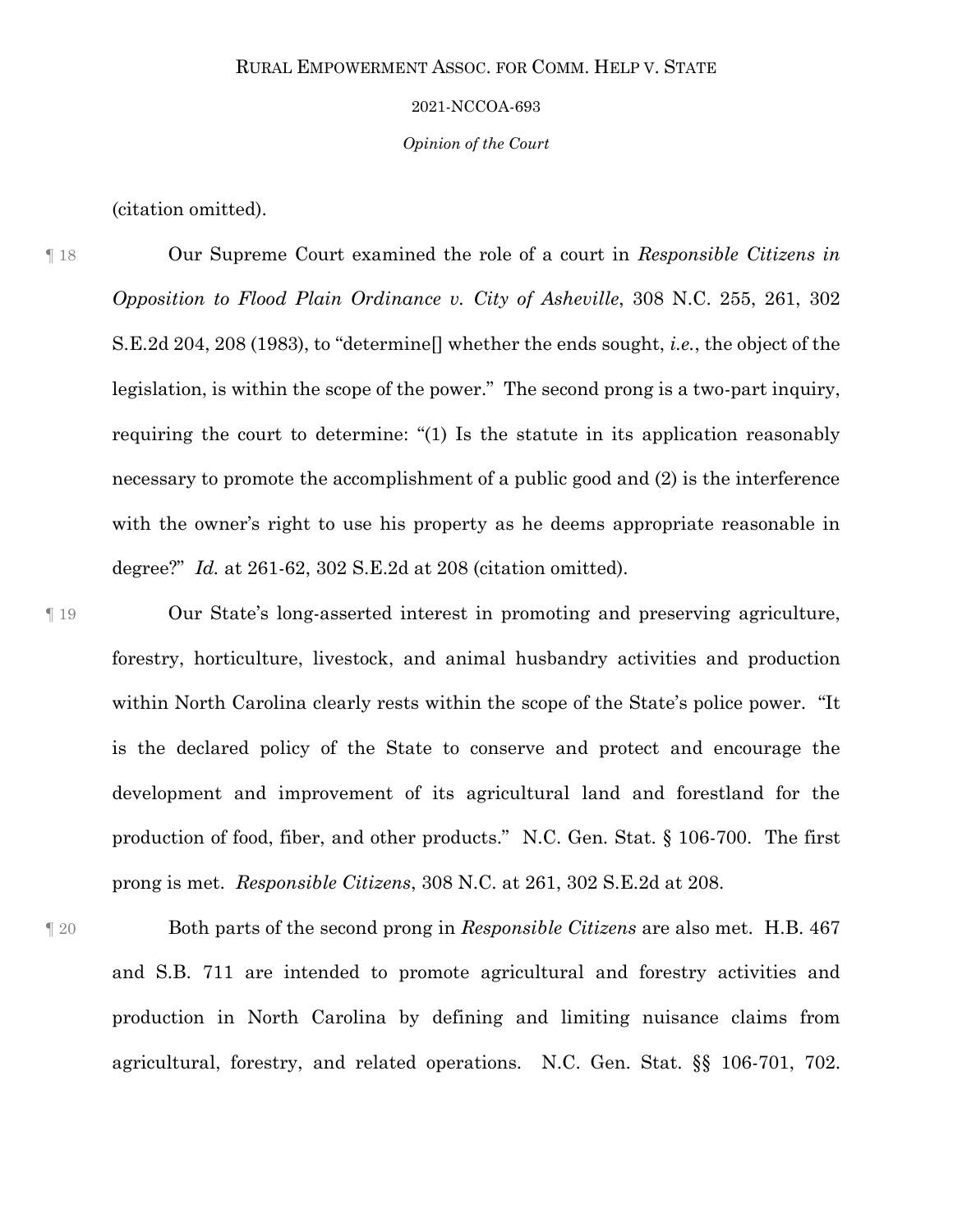#### 2021-NCCOA-693

*Opinion of the Court*

"[W]ithin constitutional limits, it is the function of the Legislature, not of the courts, to determine the [public and] economic policy of the State and this Court may not properly declare a statute invalid merely because the Court deems it economically unwise." *Bulova Watch Co. v. Brand Distributors*, 285 N.C. 467, 478, 206 S.E.2d 141, 149 (1974) (citations omitted).

¶ 21 The asserted and purported interference in the statute with the enjoyment of property is reasonable and clearly rests within the General Assembly's enumerated powers. By passage of an act with the signature of the Governor of North Carolina, the General Assembly can modify or amend the common law or amend, replace, or repeal a state statute. *See Pinkham v. Unborn Child. of Jather Pinkham*, 227 N.C. 72, 78, 40 S.E.2d 690, 694 (1946) ("It is said that no person has a vested right in a continuance of the common or statute law. It follows, generally speaking, a right created solely by the statute may be taken away by its repeal or by new legislation." (citation omitted)).

¶ 22 Limiting potential nuisance liability from agricultural, forestry, and related operations helps ensure the State's stated goal to protect agricultural activities in North Carolina and to encourage the availability and continued "production of food, fiber, and other products." N.C. Gen. Stat. § 106-700. Plaintiff's argument is overruled.

## **D. Fundamental Right to Property**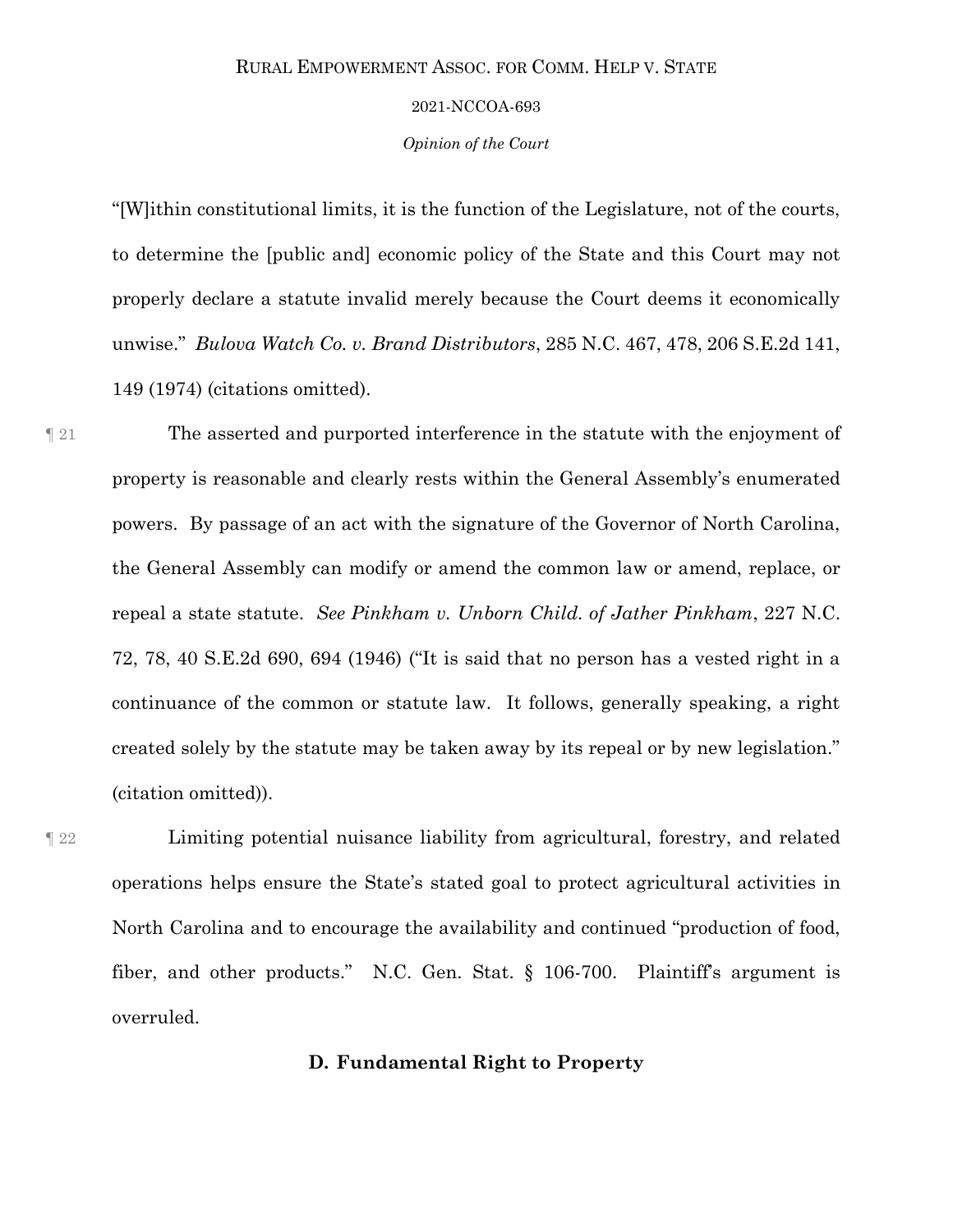#### 2021-NCCOA-693

### *Opinion of the Court*

¶ 23 Plaintiffs assert the limitations imposed on a cause of action for nuisance violates their fundamental right to enjoy their property, citing *Kirby v. N.C. Dep't of Transp.*, 368 N.C. 847, 786 S.E.2d 919, 921 (2016). In *Kirby*, our Supreme Court held the North Carolina Department of Transportation's application of the Roadway Corridor Official Map Act (repealed 2019 N.C. Sess. Laws 35), which placed restrictions on the "plaintiffs' fundamental rights to improve, develop, and subdivide their property for an unlimited period of time[]" constituted "a taking of plaintiffs' elemental property rights by eminent domain." *Kirby*, 368 N.C. at 848, 786 S.E.2d at 921.

¶ 24 The Supreme Court of North Carolina has long recognized the right to the enjoyment of property and the right to judicial review. *See Bayard v. Singleton*, 1 N.C. (Mart.) 5, 9 (1787).Here, unlike *Kirby*, Plaintiffs' have not alleged an inverse condemnation has occurred or any other kind of governmental taking by eminent domain. Plaintiffs assert these statutes facially violates their prospective fundamental right to property, which we above hold are facially constitutional under the Law of the Land Clause and the Due Process clause. Plaintiffs' argument is overruled.

## **E. Local, Private, or Special Act**

¶ 25 Article II, section 24 of the North Carolina Constitution states: "The General Assembly shall not enact any local, private, or special act or resolution: . . . Relating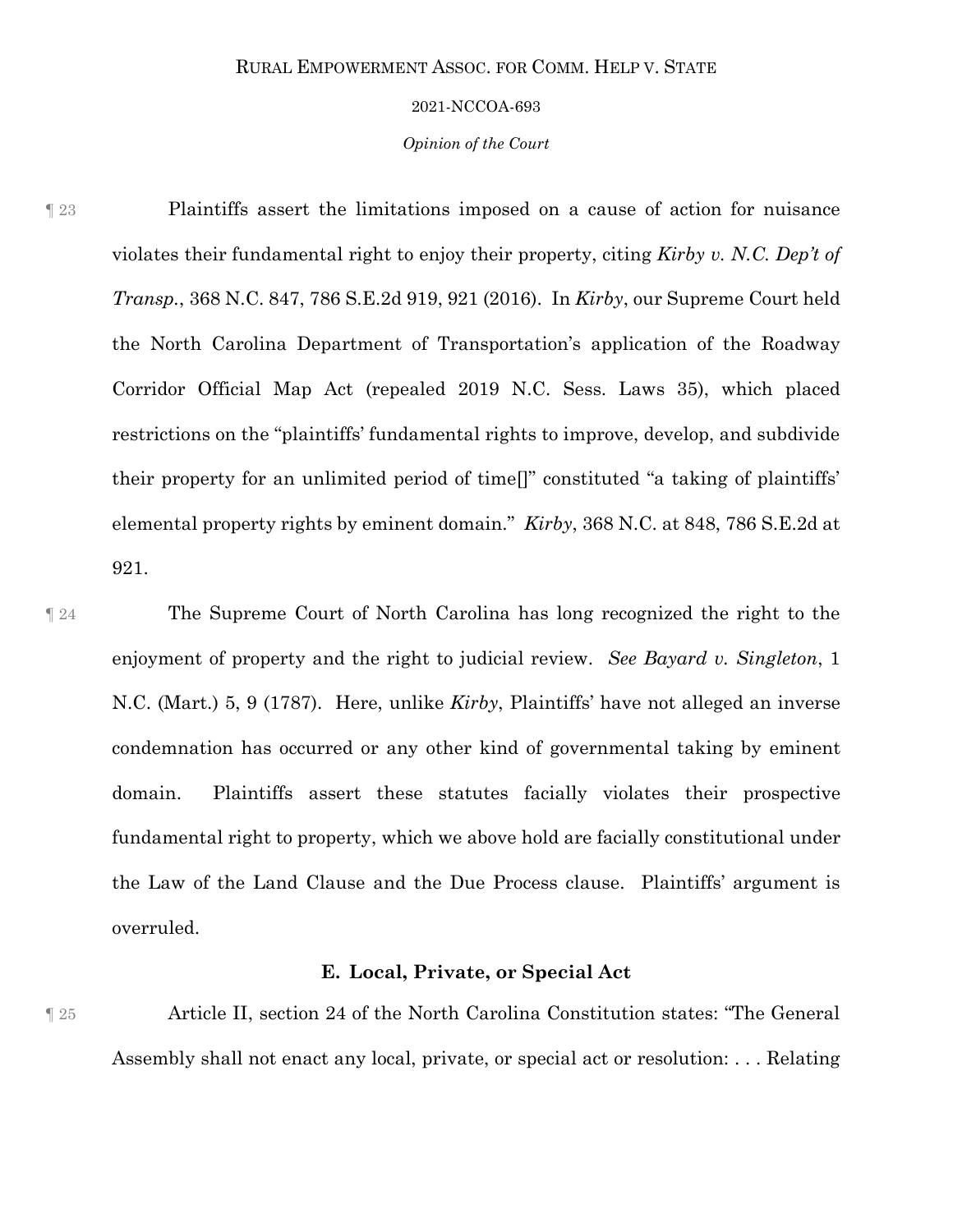#### 2021-NCCOA-693

*Opinion of the Court*

to health, sanitation, and the abatement of nuisances[.]" N.C. Const. art II, § 24. The North Carolina Constitution further provides: "The General Assembly *may enact general laws* regulating matters set out in this Section." *Id.* (emphasis supplied).

¶ 26 Plaintiffs argue the Amendments are private or special laws "relating to health, sanitation, and the abatement of nuisances" in violation of Article II, section 23 of the North Carolina Constitution. "A statute is either 'general' or 'local', there is no middle ground." *High Point Surplus Co. v. Pleasants*, 264 N.C. 650, 656, 142 S.E.2d 697, 702 (1965).

¶ 27 "[N]o exact rule or formula capable of constant application can be devised for determining in every case whether a law is local, private, or special or whether [it is] general." *McIntyre v. Clarkson*, 254 N.C. 510, 517, 119 S.E.2d 888, 893 (1961). Our Supreme Court has adopted the "reasonable classification" test from *McIntyre* to determine whether an act is private or special prohibited by Article II, section 24 or is a general law, which the General Assembly has the constitutional authority to enact. *See Id.* at 517-19, 119 S.E.2d at 893-99.

¶ 28 A special law is "made for individual cases[.]" *Id.* at 517, 119 S.E.2d at 893 (citation omitted). "A private law is one which is confined to particular individuals, associations or corporations." *Id.* (citation omitted). While, "[g]eneral laws embrace the whole of a subject and are of common interest to the whole State." *Id.* (citation omitted). A law has general applicability, if: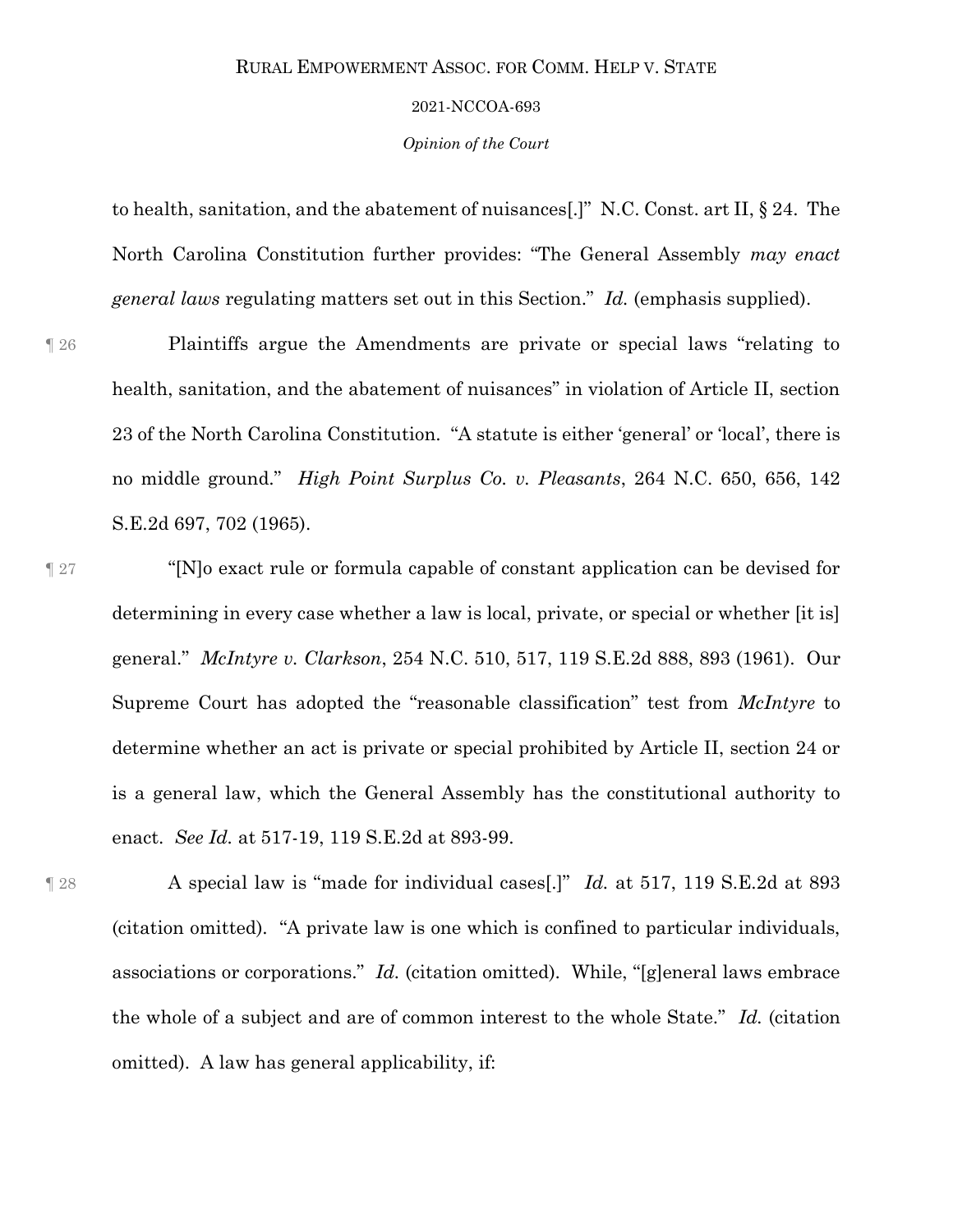### *Opinion of the Court*

it applies to and operates uniformly on all the members of any class of persons, places or things requiring legislation peculiar to itself in matters covered by the law. . . . Classification must be reasonable and germane to the law. It must be based on a reasonable and tangible distinction and operate the same on all parts of the State under the same conditions and circumstances. Classification must not be discriminatory, arbitrary or capricious.

*High Point Surplus Co.*, 264 N.C. at 657, 142 S.E.2d at 702-03 (ellipses in original) (citation and internal quotation marks omitted).

¶ 29 While Plaintiffs assert the Amendments are private protections for the swine industry, the statutes are statewide laws of general applicability to "agricultural and forestry operation[s]." This distinction between agricultural and forestry industries and all other industries satisfies prong one. The second prong is satisfied because of the distinction between agricultural "production of food, fiber, and other products" and forestry and all other industries is germane to The Amendments' stated purpose to preserve and protect the agricultural and forestry activities and production. N.C. Gen. Stat. § 106-700. The Amendments seek to define and ameliorate the consequences that nuisance suits by remote parties pose prospectively to established and essential agricultural and forestry operations. *See id*. Finally, all members of the classifications of agricultural and forestry operations, subject to The Amendments' general terms and applicability, may invoke their protections against suit. *Id.* Plaintiffs' argument is overruled.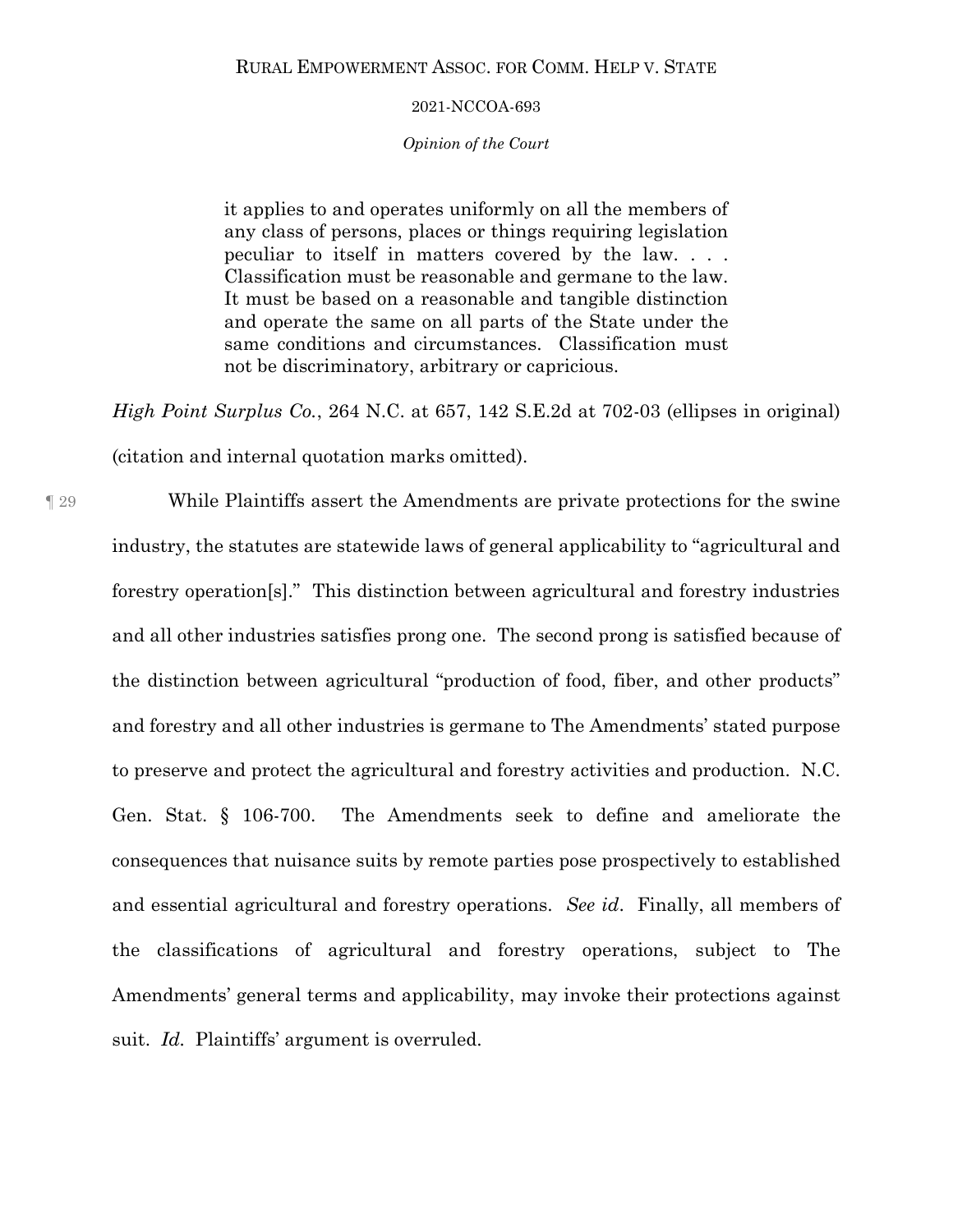*Opinion of the Court*

## **F. Right to Trial by Jury**

¶ 30 Article I, section 25 of the North Carolina Constitution provides: "In all controversies at law respecting property, the ancient mode of trial by jury is one of the best securities of the rights of the people, and shall remain sacred and inviolate." N.C. Const. art I, § 25. Plaintiffs argue H.B. 467, which partially limits a jury's ability to award traditional compensatory damages and limits the compensatory damages any successor-in-interest can seek in nuisance actions, removes from the jurors a determination respecting property in violation of Article I, section 25 of the North Carolina Constitution.

¶ 31 Our Supreme Court has long held: "the General Assembly is the policy-making agency of our government, and when it elects to legislate in respect to the subject matter of any common law rule, the statute supplants the common law rule and becomes the public policy of the State in respect to that particular matter." *McMichael v. Proctor*, 243 N.C. 479, 483, 91 S.E.2d 231, 234 (1956).

¶ 32 "The legislature has the power to define the circumstances under which a remedy is legally cognizable and those under which it is not." *Lamb v. Wedgewood South Corp.*, 308 N.C. 419, 444, 302 S.E.2d 868, 882 (1983). The prior iterations of the Right to Farm statute dating back to 1979 and with the enactment of H.B. 467, the General Assembly has modified the common law and statutory cause of actions for nuisance claims and relevant defenses. As with many other caps on compensation